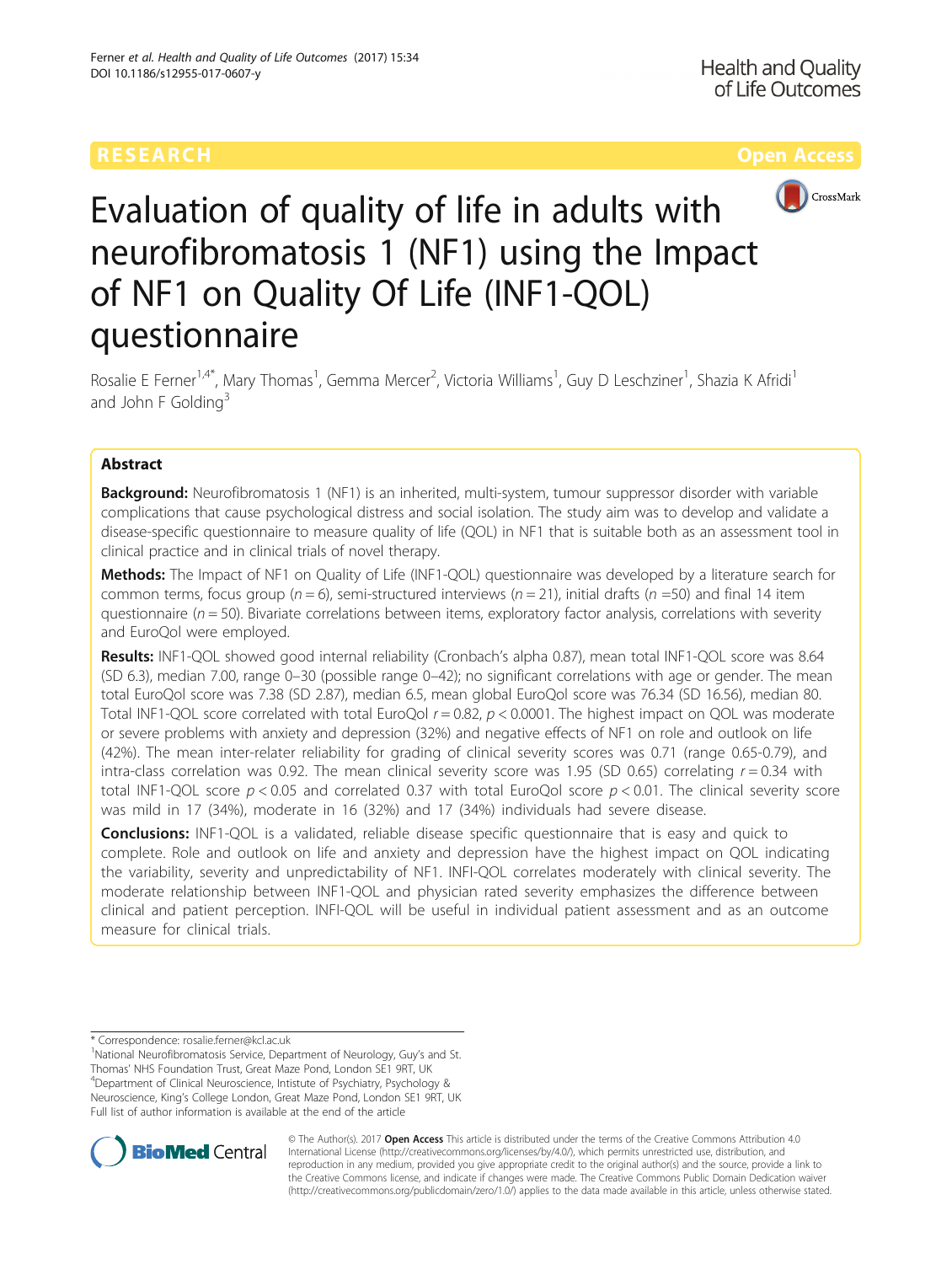# Background

Neurofibromatosis 1 (NF1) is a common, autosomal dominantly inherited disease that primarily involves the nervous system, eye, skin, and bone [\[1](#page-5-0)]. NF1 is associated with an increased frequency of benign and cancerous tumours and the hallmark lesion is the neurofibroma, a benign peripheral nerve sheath tumour. The complications are extensive and range from learning difficulties, central nervous system tumours, neurovascular disease, sleep disturbance, hypertension and scoliosis, to neurofibromas causing disfigurement, nerve root and spinal cord compression and malignancy [\[1](#page-5-0)]. The clinical manifestations are variable, unpredictable and potentially life threatening. Disfigurement and social isolation represent potent causes of psychological distress and there is a 50% risk of passing on NF1 to an offspring [\[1](#page-5-0), [2\]](#page-5-0).

Advances in molecular biology have facilitated the development of novel therapy including drugs that have the potential to treat symptomatic neurofibromas. A phase 1 study of selumetinib was performed in NF1 children and in young adults after preclinical research showed a reduction in size of plexiform neurofibromas with mitogen activated protein kinase kinase pathway (MEK) inhibition [[3\]](#page-5-0). Recent results suggest that selumetinib is helpful in treating inoperable, symptomatic plexiform neurofibromas [[4, 5](#page-5-0)]. Robust outcome measures are essential to evaluate the efficacy of the therapy, from both the clinician's and the patient's standpoint. Current practice is to measure disease progression in NF1 by clinical and neurological assessment, magnetic resonance imaging and positron emission tomography [[1\]](#page-5-0).

The impact of NF1 on the individual's quality of life (QOL) is more difficult to evaluate and there is a need for disease-specific questionnaires in NF1 that will evaluate health related QOL. QOL is recognised as an important marker of disease progression, and as an outcome measure following intervention. QOL may be assessed using semi-structured interviews, generic or disease-specific questionnaires. Semi-structured interviews were performed in Australian NF1 adults with varying disease severity and visible neurofibromas [\[6](#page-5-0)]. The participants experienced psychological distress related to learning problems, pain and the cosmetic burden of NF1. They were concerned about the uncertainty of disease progression and the risk of passing on NF1 to their offspring. A Brazilian study of NF1 adults used the generic WHOQOL-100 and semi-structured interviews [[7\]](#page-5-0). Patients were apprehensive about disease visibility affecting social relationships. Confusion about distinguishing NF1 from contagious diseases and disease variability were also distressing. Mautner et al. undertook a variety of physical assessments and generic psychosocial measures to assess quality of life in NF1 individuals [\[8](#page-5-0)]. They reported that patients had a negative body image that resulted in low self-confidence and psychological distress.

Generic questionnaires such as the Short-Form 36 (SF-36) and EuroQol are widely used in clinical practice and research [9, 10}. However, the SF-36 is lengthy, which is problematic in NF1 patients who have impaired sustained attention [[1](#page-5-0)]. Neither of these questionnaires [[9, 10](#page-5-0)] specifically addresses symptoms related to NF1. The Skindex questionnaire is useful to evaluate the impact of the skin manifestations of NF1 on QOL but does not deal with the other significant complications associated with the disease [[11\]](#page-5-0). Wolkenstein et al. administered the SF-36 and Skindex questionnaires to NF1 patients and noted that more visible disease had a greater impact on physical function, pain, general health and vitality [\[11\]](#page-5-0).

At present there is only one disease-specific QOL questionnaire for NF1 adults reflecting quantitative assessment of quality of life [\[12](#page-5-0)]. The adult version of  $\text{PedsQL}^{\mathfrak{m}}$  was developed as a module for NF1 adults from PedsQL™ and integrates generic and disease specific questions. The adult PedsQL™ has multiple physical, social, emotional, cognitive domains and assessments of daily functioning. However, only 15 adults participated in the initial development of the questionnaire and there was no independent clinician rating of physical severity. The self-report instrument comprises 70 items, but omits evaluation of important problems in NF1, including Bone Health and Sleep disorders. The large number of questions increases the risk of missed or inaccurate responses, particularly in patients with cognitive problems.

Previously, we have worked with patients and clinicians to devise a validated, disease-specific questionnaire for neurofibromatosis 2 (NF2), a rare tumour suppressor condition, characterised by bilateral vestibular schwannomas and other nervous system tumours [\[13, 14](#page-5-0)]. The questionnaire is simple to complete, correlates well with clinician-related severity and has been adopted widely by clinicians to assess quality of life in NF2.

## Aims

The aim of this study was to develop and validate a disease-specific questionnaire to measure QOL in people with NF1, that is suitable as an assessment tool in clinical practice and in clinical trials, and that is quick and simple to complete. Furthermore, the goal was to assess the impact of diagnosis, management and burden of disease on the individual with NF1.

# Methods

Guy's and St. Thomas' NHS Foundation Trust (GSTT) and Central Manchester University Hospitals Foundation Trust (CMFT) are national centres for the diagnosis, management and support of approximately 1000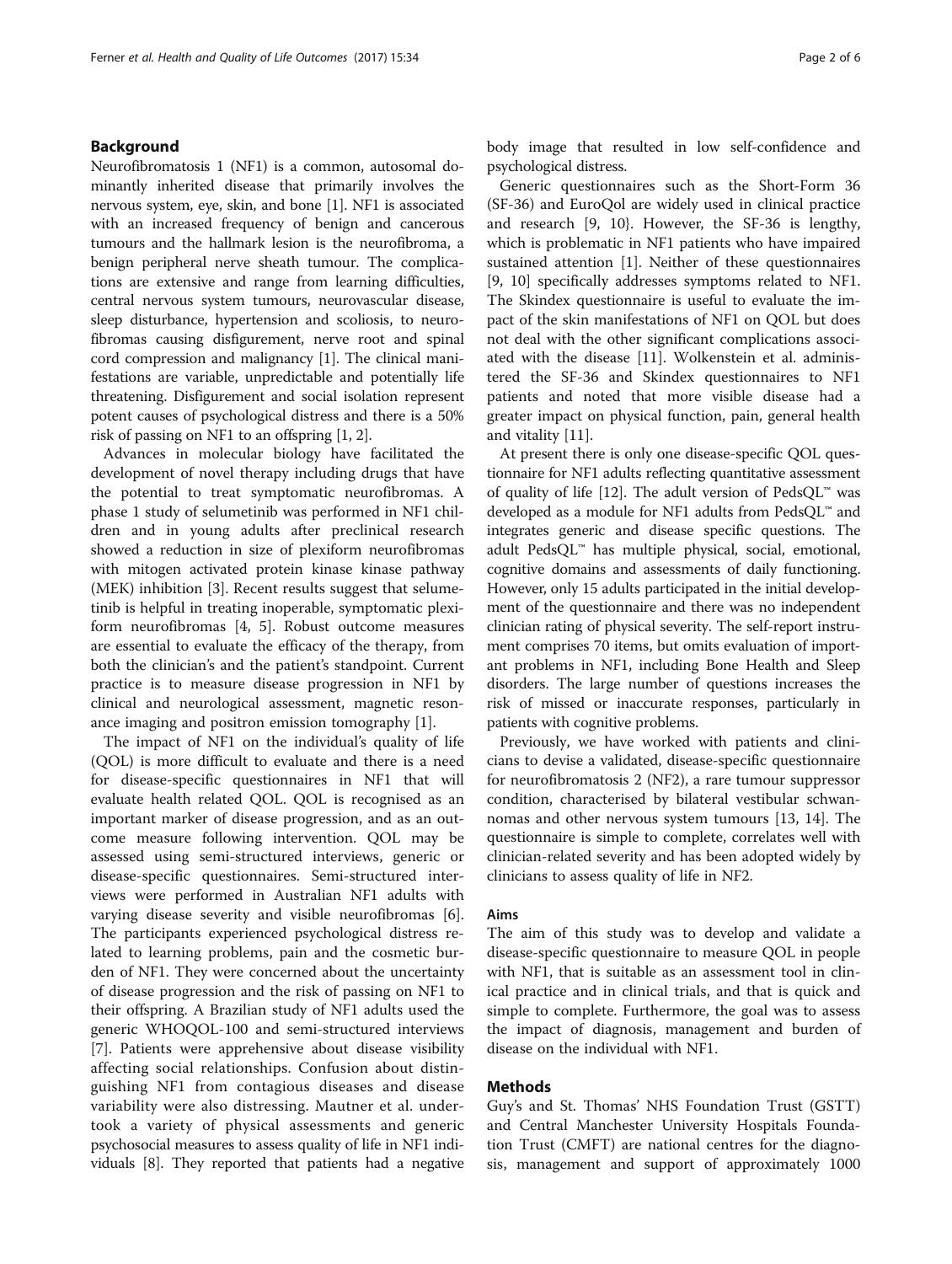people with mild and severe NF1 in each centre. Adults with NF1 were approached when they attended the clinic and given information sheets identifying the aims of the projects and inviting them to participate in the study. Adults (18 years or older) who fulfilled the diagnostic criteria for NF1 (NIH Consensus Development Conference 1987) [[15](#page-5-0)] and attended the National NF1 service at GSTT or CMFT were included. NF1 individuals under 18 years, people who did not fulfil the diagnostic criteria for NF1 and patients who were unable to give informed consent were excluded. Interpreters were available and support was offered by the clinical nurse specialist to patients with cognitive and literacy problems, visual impairment, upper limb weakness, numbness or incoordination.

Ethical Committee approval for the study was obtained from County Durham and Tees Valley Research and Ethics Committee. Written informed consent was obtained from every participant.

Disease severity was determined using the Riccardi NF severity grade classification 1 to 4 [\[16](#page-5-0)]. Grades 1 and 2 were amalgamated to ensure adequate numbers in each group. Grades 1 and 2 were deemed mild, grade 3 moderate and grade 4 severe. Four clinicians (three neurology consultants and a clinical nurse specialist) with expertise in NF1 rated the patient clinical problem list independently.

### Development of INF1-QOL questionnaire

The impact of neurofibromatosis one on quality of life questionnaire was named INF1-QOL and the questionnaire was developed using sequential stages to ensure robust construction. A comprehensive list of symptoms, social and emotional difficulties related to NF1 was produced using a literature review, qualitative interviews and advice from clinicians and nurses with expertise in NF1.

As part of routine care, six sequential patients attending the NF1 service were invited to a focus group session to discuss symptoms and concerns that could impact on NF1 QOL. The session was manually recorded and coded and identifying data were removed. GSTT and CMFT recruited 21 individuals to participate in qualitative interviews and they were representative of the general NF1 population as regards age, gender and disease severity. The in-depth interview was semistructured and conducted in a secure private environment [\[17\]](#page-5-0). All interviews were recorded and transcribed, identifying data were removed and analysis was carried out using a framework approach [\[17\]](#page-5-0).

A list of 55 items was generated by these processes and analysed by a multi-disciplinary panel of NF1 specialists and a psychologist to produce a pilot questionnaire using the previously proven systematic approach

[[13\]](#page-5-0). The 16 item pilot questionnaire was completed by 50 NF1 participants.

The pilot questionnaire was analysed by the following: bivariate correlations between items, exploratory factor analysis and correlations with physician severity scoring. The pilot questionnaire comprised 16 items that the participant rated as no problem, mild, moderate or severe. After completion of the 16 item pilot questionnaire, the questions on interactions with health services and other people's attitudes to NF1 were removed due to redundancy with other items.

The final questionnaire was completed by a further 50 patients. It comprised 14 items that were rated by the participant in the same way as the pilot questionnaire. The maximum potential score for the 14 item questionnaire was 42, each item was scored from zero to three, and the highest score denoted the worst function. A free text section was included at the end for participants to provide an explanation and expanded information on any item that impacted on QOL.

The final 14 item INF1-QOL questionnaire was administered with a generic measure of QOL. The EuroQol questionnaires were completed by the 50 NF1 participants who did the final 14 item INF1-QOL questionnaire. The EuroQol (EQ 5D) contains a global health score and covers Mobility, Self-care, Usual Activities, Pain/Discomfort, Anxiety and Depression [[10](#page-5-0)]. Physician rated severity score and EuroQol provided some estimate of external validity in the 14 item pilot questionnaire.

Participants were offered long-term follow-up in GSTT or CMFT national NF1 centres as part of routine clinical care for people with neurofibromatosis 1.

### Results

Six individuals attended a focus group, 21 people participated in the semi-structured interviews, 50 completed the first version of the questionnaire (16 items) and a further 50 patients completed the final version (14 items) and the EuroQol. Physician rated severity scores were available for each stage of testing. The participants included 44% males and 56% females, the mean age was 38.3 years (SD 14.1) and the range was 18–77 years.

Fifty five items were generated from the literature search, the NF1 specialists, the patient focus group and the qualitative interviews. The items were grouped into eight themes including school difficulties, work issues, physical problems, emotions and feelings, activities of daily living and leisure activities, interaction with health services, other people's attitude to NF1, and relationships with employers, family and or friends. The 16 item pilot questionnaire was constructed to reflect these themes and after completion interactions with health services and other people's attitudes to NF1 were removed due to redundancy with other items. The final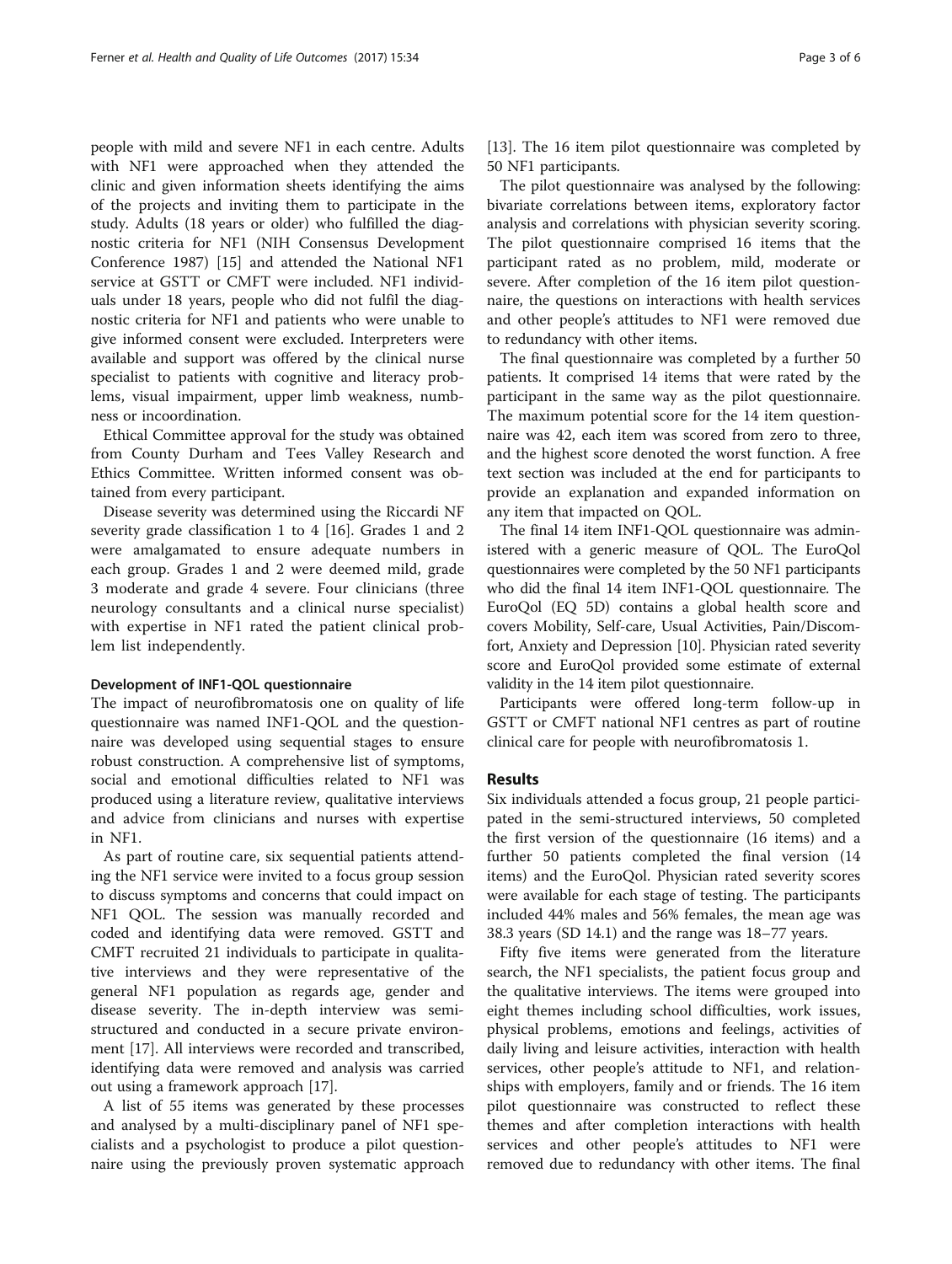questionnaire comprised 14 items and a free text section was provided at the end.

The final version included the following items reflecting the six remaining themes: Vision, Cosmetic appearance, Pain (quality and intensity), Learning Problems, Behaviour and Personality, Mobility and Walking, Hand Function, Speech, Bone Health, Breathing, Sleeping, Role and Outlook on Life, Depression and Anxiety (Additional file [1\)](#page-5-0).

The final version of the INF1-QOL questionnaire showed good internal reliability (Cronbach's alpha 0.87). The mean total INF1-QOL score was 8.64 (SD 6.3), median 7.0 with a range of 0–30 (Fig. 1) and there was no significant correlation with age or gender. The individual item responses are shown in Table [1](#page-4-0), detailing the number and percentage of individuals with no problem, mild, moderate or severe problems for each of the 14 questions. The mean total EuroQol score was 7.38 (SD 2.87), median 6.5, with an observed range of 5–18 and the mean global EuroQol score was 76.34 (SD 16.56), median 80, range of 25–100. The correlation of total INF1- QOL score with total EuroQol was  $r = 0.82$ ,  $p < 0.0001$ . The individual item responses for the five questions (no problem, slight, moderate, severe or extreme problems) are shown in Table [2.](#page-4-0)

The mean inter-relater reliability for the grading of clinical severity scores was 0.71 (range 0.65-0.79), and the intra-class correlation was 0.92. The mean clinical severity score was 1.95 (SD 0.65) correlated  $r = 0.34$  with total INF1-OOL score  $p < 0.05$  and correlated 0.37 with total EuroQol score  $p < 0.01$ . The clinical severity score was averaged across raters and 17 (34%) patients had mild NF1, 16 (32%) had moderate disease and 17 (34%) were rated as severe.

# **Discussion**

We have developed a disease specific quality of life questionnaire that encompasses the wide variation in phenotype in NF1 adults. All the participants reported that INF1-QOL was easy to understand and were able to finish it within ten minutes. INF1-QOL correlated highly with EuroQol; although EuroQol was quicker to complete, the INF1-QOL had a broader range of themes and was disease specific. Moreover, the space for free text permitted the patient to clarify an answer and to help us determine whether the problem was related to NF1. For instance, visual impairment was due to refraction problems in one individual and not caused by a co-existing NF1 related optic pathway glioma. The free text also provided the opportunity to highlight personal issues that a patient might find difficult to discuss within a multi-disciplinary clinic.

The highest recorded score was 30 out of a possible total of 42 and implies that the impact of the disease on quality of life may be severe in some but not all items. This emphasizes the broad range and variability of the NF1 phenotype. Anxiety and depression and role and outlook on life had the highest impact on QOL. There were moderate or severe problems in 32% of participants with anxiety and depression and moderate or severe problems due to effect of NF1 on role and outlook on life in 42% of individuals. This is readily explained by a

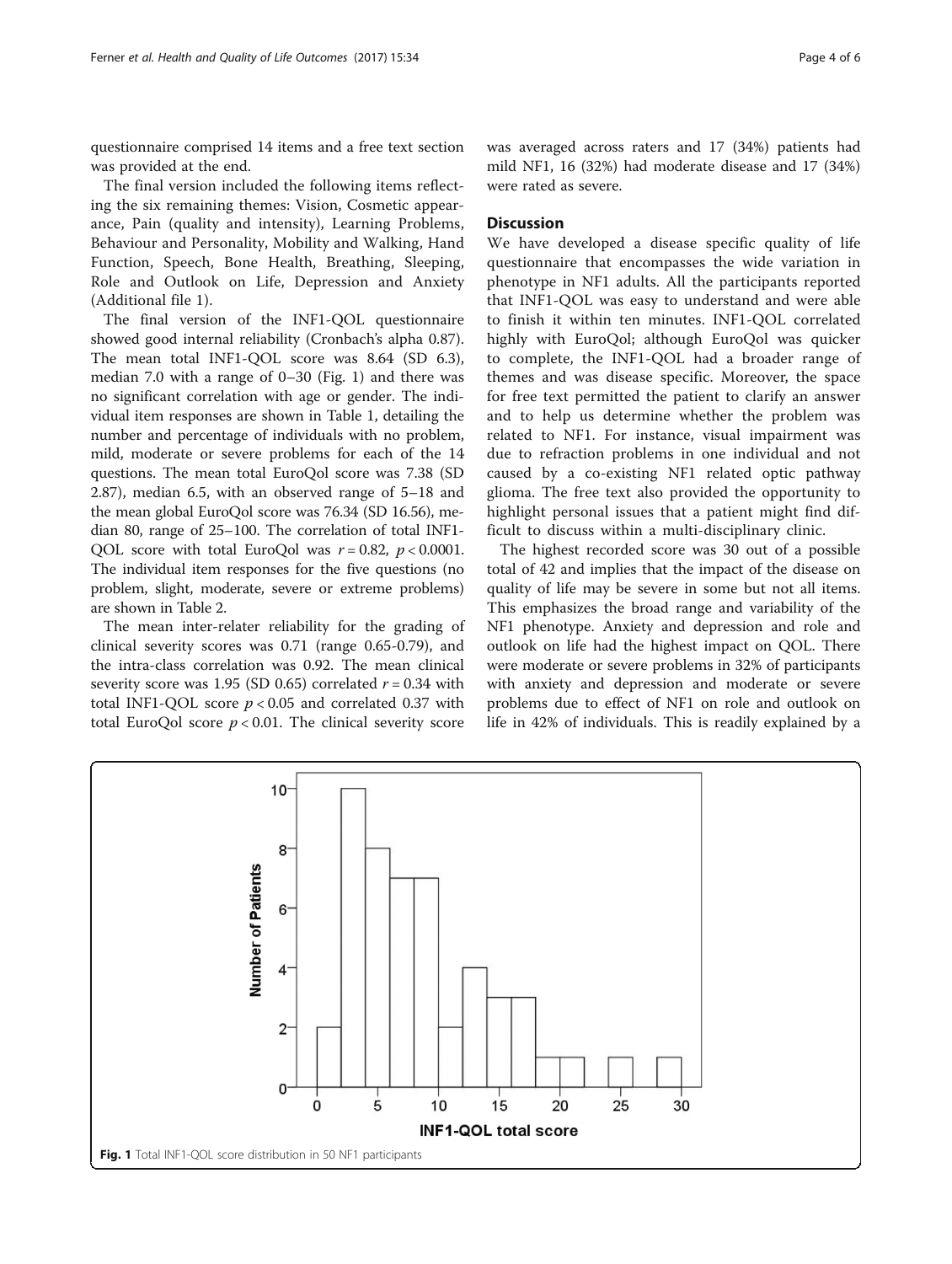| INF1-QOL Question                             |         |         |         |       | No problem n (%) Mild Problem n (%) Moderate Problem n (%) Severe Problem n (%) Pearson Correlation with Tota<br>INF1-QOL Score (p 2-tailed) |
|-----------------------------------------------|---------|---------|---------|-------|----------------------------------------------------------------------------------------------------------------------------------------------|
| Q1 Vision                                     | 24 (48) | 20(40)  | 5(10)   | 1(2)  | .380(.006)                                                                                                                                   |
| Q2 Cosmetic appearance                        | 26(52)  | 16(32)  | 4(8)    | 4(8)  | $.623$ ( $< .001$ )                                                                                                                          |
| Q3 Pain quality                               | 25(50)  | 20(40)  | 4(8)    | 1(2)  | .810 (< 0.001)                                                                                                                               |
| Q4 Pain Intensity                             | 21(42)  | 19 (38) | 8(16)   | 2(4)  | $.671$ ( $< .001$ )                                                                                                                          |
| Q5 Learning problems                          | 16(32)  | 25(50)  | 9(18)   | 0(0)  | $.678$ ( $< .001$ )                                                                                                                          |
| O6 Behaviour and<br>personality               | 27 (54) | 18 (36) | 4(8)    | 1(2)  | $.569$ (<.001)                                                                                                                               |
| Q7 Mobility and walking                       | 42 (84) | 4(8)    | 4(8)    | 0(0)  | .620 (< 0.001)                                                                                                                               |
| Q8 Weakness, numbness,<br>clumsiness in hands | 37(72)  | 11(24)  | 2(4)    | 0(0)  | $.698$ (<.001)                                                                                                                               |
| Q9 Speech                                     | 36(72)  | 12(24)  | 2(4)    | 0(0)  | $.496$ ( $< .001$ )                                                                                                                          |
| Q10 Bones                                     | 37(72)  | 11(24)  | 2(4)    | 0(0)  | $.608$ (<.001)                                                                                                                               |
| Q11 Breathing                                 | 42 (84) | 8(16)   | 0(0)    | 0(0)  | .351(.012)                                                                                                                                   |
| Q12 Sleeping                                  | 22 (44) | 19 (38) | 8(16)   | 1(2)  | .598 (< 0.001)                                                                                                                               |
| Q13 Role and outlook<br>on life               | 13(26)  | 16(32)  | 14 (28) | 7(14) | $.693$ (<.001)                                                                                                                               |
| Q14 Depression and<br>anxiety                 | 18(36)  | 16(32)  | 14 (28) | 2(4)  | $.802$ (<.001)                                                                                                                               |

<span id="page-4-0"></span>Table 1 The INF1-QOL 14 item questionnaire – responses in 50 NF1 participants

chronic, inherited and unpredictable disease where illness adjustment is a significant feature.

Pain quality correlated with total INF1-QOL score rather more than pain intensity but both have a major impact on quality of life in people with NF1. Bone dysplasia, benign and malignant peripheral nerve sheath tumours may cause significant pain and pain intensity can be helpful in distinguishing benign neurofibromas from cancerous tumours [[1\]](#page-5-0). Cosmetic problems were rated as mild in 32% and moderate or severe in 16% of patients, highlighting that the visible manifestations of the disease are a potent cause of distress [[6](#page-5-0)–[8](#page-5-0), [11](#page-5-0)]. Although participants reported only mild problems in some domains such as breathing, these symptoms still impact significantly on quality of life in people with multiple and unpredictable manifestations of disease.

Importantly, our study was representative of the adult NF1 population as a whole and the patients were well distributed for age and gender. The clinician rated disease severity demonstrated even spread across the three rankings mild, moderate and severe and there was good inter-rater reliability. There was a moderate relationship between clinician rated severity and patient rated quality of life and likely reflects the difference in disease perception between patient and clinician. This distinction is crucial, particularly in the context of evaluating novel therapy. A drug will be of limited benefit, if for instance, it reduces tumour size, but the patient perceives no improvement of quality of life.

# Conclusions

INF1-QOL is a validated, reliable disease specific questionnaire that correlates moderately well with disease severity. The next stage will be to determine the reliability of INFI-QOL over time and potentially the questionnaire could be developed in computerised form. INFI-QOL is simple and quick to complete and covers a broad range of themes, representative of NF1 manifestations. We believe that it will be helpful in monitoring quality of life in the clinic setting as well as a disease outcome measure in clinical trials and therapeutic intervention.

**Table 2** European Quality of Life (EQ-5D-5 L) Health Questionnaire – responses in 50 NF1 participants

| Slight problems n (%) | Moderate problems n (%) | Severe problems n (%)                 | Extreme problems n (%)                     |
|-----------------------|-------------------------|---------------------------------------|--------------------------------------------|
|                       |                         |                                       |                                            |
| 8(16)                 |                         |                                       | 0(0)                                       |
| 1 (2)                 |                         |                                       | 0(0)                                       |
| 7(14)                 |                         |                                       | 1(2)                                       |
| 20(40)                |                         |                                       | 0(0)                                       |
| 13 (26)               |                         |                                       | (2)                                        |
|                       |                         | (2)<br>3(6)<br>4(8)<br>6(12)<br>8(16) | (2)<br>0(0)<br>$\vert$ (2)<br>0(0)<br>4(8) |